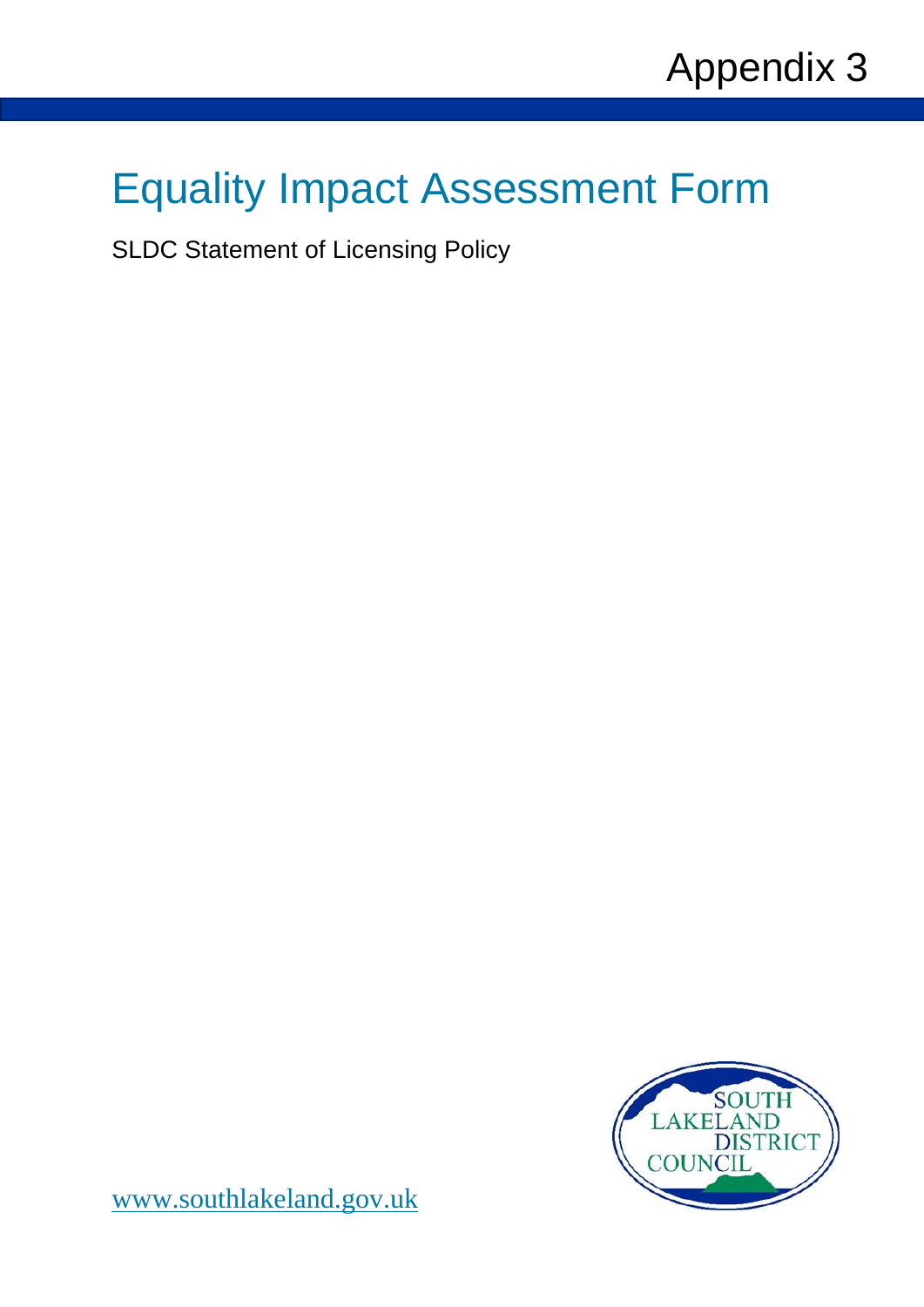# SLDC Statement of Licensing Policy

Section 5 of the Licensing Act 2003 provides that each Licensing Authority is to determine and publish a statement of its Licensing Policy once every five years. The policy mst be published before it carries out any licensing function under the Licensing Act 2003.

The statement sets out the basis in which the decisions under the Licensing Act 2003 will be made. The policy strives to achieve a local balance between the commercial interest of the licensing trade and the communities it serves and affects

#### Main stakeholders:

- The Chief of Police for Cumbria
- The Fire Authority for Cumbria
- The Local Authority's Director of Public Health in England (DPH)
- Persons/bodies representative of local premises licence holders
- Persons/bodies representative of local club premises certificate holders
- Persons/bodies representative of local personal licence holders
- Persons/bodies representative of businesses and residents

Consultation/ engagement undertaken: The statement of Licensing policy will be subject to consultation with the above stakeholders over a 6 week period commencing 29th November 2021.

#### Impacts on people

What impacts/issues have been identified about how the proposal impacts on people?

Each category is rated either: Positive, Neutral or Negative

Age: Type rating (e.g. Positive) for categories below

Positive; The objective of 'Protection of children from harm' is one of the four statutory licensing objectives. This includes the protection of children from moral, psychological, and physical harm. The adoption of this policy gives SLDC broad powers in protecting children from harm and applicants are required to set out the steps they will take in the operation of their premises for SLDC to consider when issuing a license. Controls may be placed on

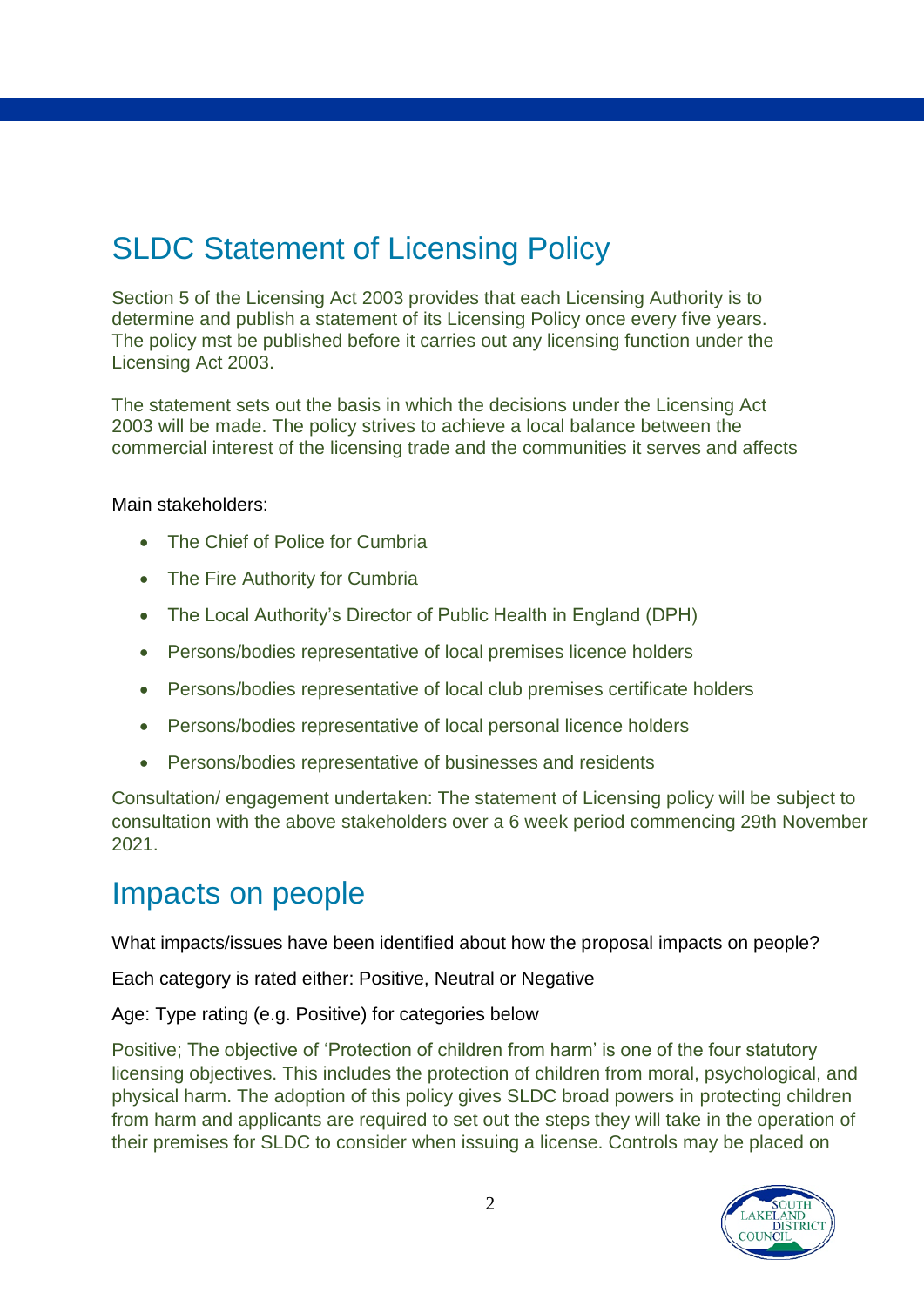how a premises may operate if this objective is not promoted by the operator.

Disability: Neutral Gender reassignment: Neutral Marriage and civil partnership: Neutral Pregnancy and maternity: Neutral Race/ethnicity: Neutral Religion or belief: Neutral Sex/gender: Neutral Sexual orientation: Neutral Armed forces families: Neutral Rurality: Neutral Socio-economic disadvantage: Neutral

# Equality action plan

What actions will be taken to eliminate or minimise the negative impacts identified above? No negative impacts have been identified.

# Report details

Date of report: 08/11/21 EIA Author(s): Sean Hall Director: Simon Rowley

Document version number: 1

Date for review: The Statement of Licensing Policy covers a 5 year period between January 2022 and January 2027 unless there are changes to legislation or statutory guidance within that time period. The Equality Impact Assessment will be reviewed in line with the policy.

EIA forwarded to Strategy Specialist: Yes

### **Glossary**

**Age:** This refers to a person having a particular age (for example, 32 year-olds) or being

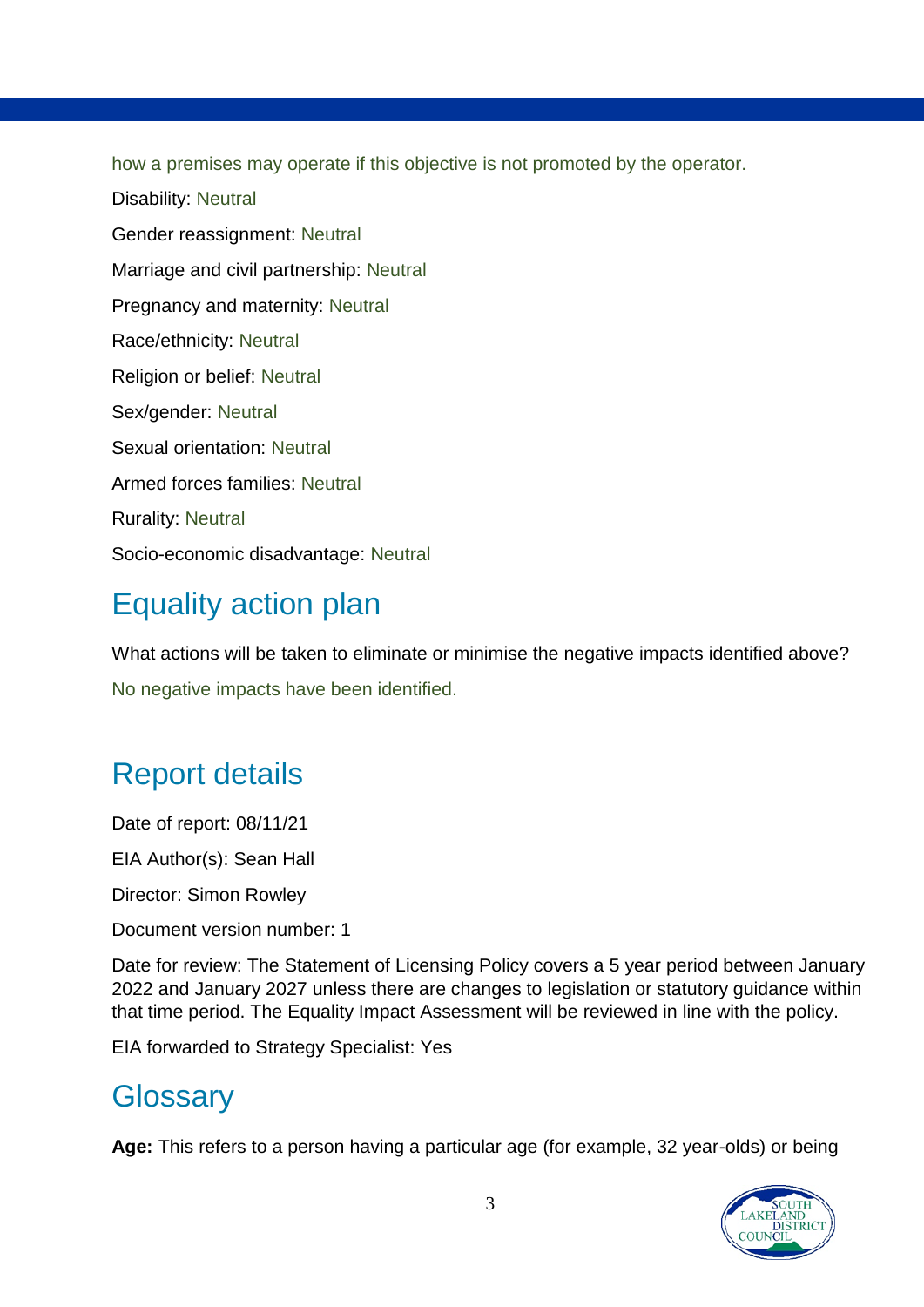within an age group (for example, 18-30 year-olds).

**Armed Forces Families:** Those who have served or who are serving in the Armed Forces and their families.

**Civil partnership:** Legal recognition of a same-sex couple's relationship. Civil partners must be treated the same as married couples on a range of legal matters.

**Disability:** A person has a disability if they have a physical or mental impairment which has a substantial and long-term adverse effect on their ability to carry out normal day-to-day activities. Includes: Physical/sensory disability, mental health or learning disability.

**Gender reassignment:** A person has the protected characteristic of gender reassignment if the person is proposing to undergo, is undergoing or has undergone a process (or part of a process) for the purpose of reassigning the person's sex by changing physiological or other attributes of sex.

**Maternity:** The period after giving birth. It is linked to maternity leave in the employment context. In the non-work context, protection against maternity discrimination is for 26 weeks after giving birth, including as a result of breastfeeding.

**Race:** It refers to a group of people defined by their colour, nationality (including citizenship), ethnic or national origins. Includes, Asian, Black and White minority ethnic groups including. Eastern Europeans, Irish people and Gypsy Travellers.

**Religion or belief:** "Religion" means any religion, including a reference to a lack of religion. "Belief" includes religious and philosophical beliefs including lack of belief (for example, Atheism). The category includes Christianity, Islam, Judaism, Hinduism, Buddhism, and non religious beliefs such as Humanism.

**Rurality**: South Lakeland is defined as 'Rural-80' – this means we have at least 80 percent of our population in rural settlements and larger market towns. Issues affecting the health and wellbeing of rural communities include: low-paid work, unemployment of young people, high costs of housing and fuel poverty, poor access to health services, lack of public transport and poorer broadband and mobile phone network availability. Social isolation is also an issue especially among older people – in South Lakeland 27.7% of the population are aged over 65. The ageing rural population brings a number of challenges. These include the fact that older people often have poorer health and greater care needs, issues compounded by the greater distances to healthcare services and poor public transport. South Lakeland (2015) features most poorly in deprivation indices in "Barriers to Housing and Services Domain" (which relate to the physical proximity of local services, and issues relating to access to housing, such as affordability) and the "Living Environment Deprivation Domain" (The 'indoors' living environment measures the quality of housing; while the 'outdoors' living environment contains measures of air quality and road traffic accidents.

**Sexual orientation:** This is whether a person's sexual attraction is towards their own sex, the opposite sex or to both sexes.